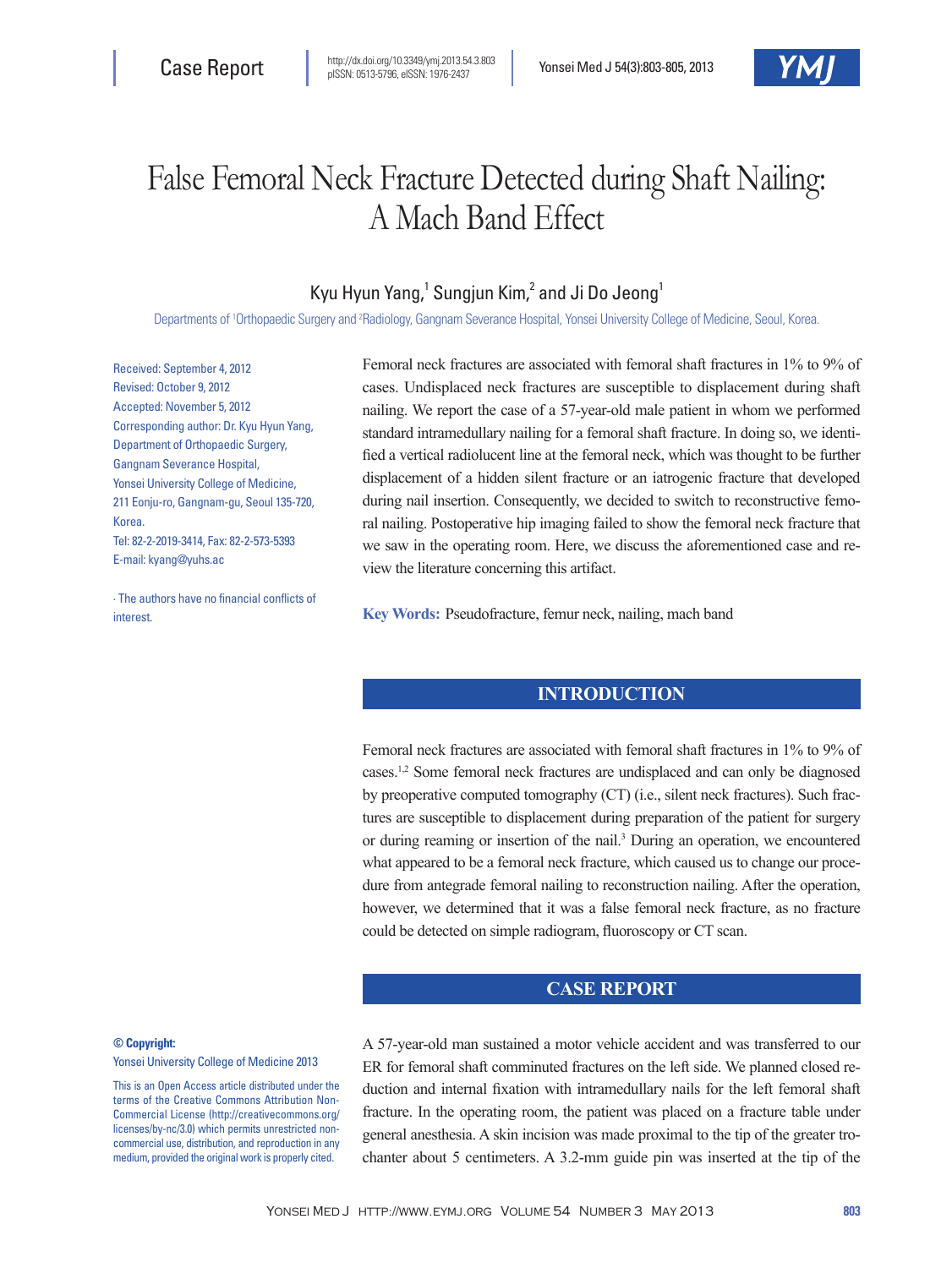greater trochanter. After trochanteric reaming along the 3.2 mm guide pin, a ball-tip guide was introduced into the medullary cavity of the proximal and distal fragments after reduction. A femoral nail (greater trochanter starting nail, 12 mm in diameter, 40 cm in length) was introduced after reaming a hole to 13 mm. The nail was inserted uneventfully without excessive force. At that time, we identified a vertical radiolucent line at the femoral neck, which was thought to be further displacement of a hidden silent fracture or an iatrogenic fracture that developed during nail insertion (Fig. 1). Consequently, we decided to perform reconstructive femoral nailing. We inserted two 6.0-mm partially threaded cancellous screws into the femoral neck and head. Afterwards, we observed that the radiolucent line at the femoral neck had decreased in size. Three distal interlocking screws were then inserted, and a nail cap was applied.

Postoperative hip imaging failed to show the femoral neck fracture that we saw in the operating room. Fourteen

days after surgery, we took a CT scan of the proximal femur in order to analyze the radiolucent line observed during intraoperative fluoroscopy; the femoral neck was confirmed as intact. Reversal of the fluoroscopic image taken in the operating room showed a radiolucent line running from the femoral neck to the medial thigh (Fig. 2).

### **DISCUSSION**

Mach bands are a perceptual phenomenon in which dark and bright lines are observed on the borders of structures of different radiographic densities, resulting in contrast-enhancing effects in various areas of the body. Pseudo-fractures (i.e., false fractures) are among a group of illusory phenomena that result from overlapping images, differences in background illumination, subjective contour formation and parallax. Pseudofracture at the base of the dens of the sec-



**Fig. 1.** (A) A 3.2-mm guide pin was inserted at the tip of the greater trochanter; the radiolucent line was not visible at that time. Hemostatic forceps were used to control the external rotation of the proximal fragment.<sup>4</sup> (B) A radiolucent line mimicking a femoral neck fracture was visible after nail insertion. (C) A reconstruction nail was inserted for fixation of the femoral neck and shaft fracture; the radiolucent line appeared to decrease in size after insertion of two 6.0-mm partially threaded cancellous screws into the femoral neck and head.



**Fig. 2.** (A) Postoperative fluoroscopic study failed to reveal the femoral neck fracture in various limb rotations. (B) A CT scan confirmed that the femoral neck was intact. (C) Reversal of the fluoroscopic image taken in the operating room showed a radiolucent line running from the femoral neck to the medial thigh (arrows).